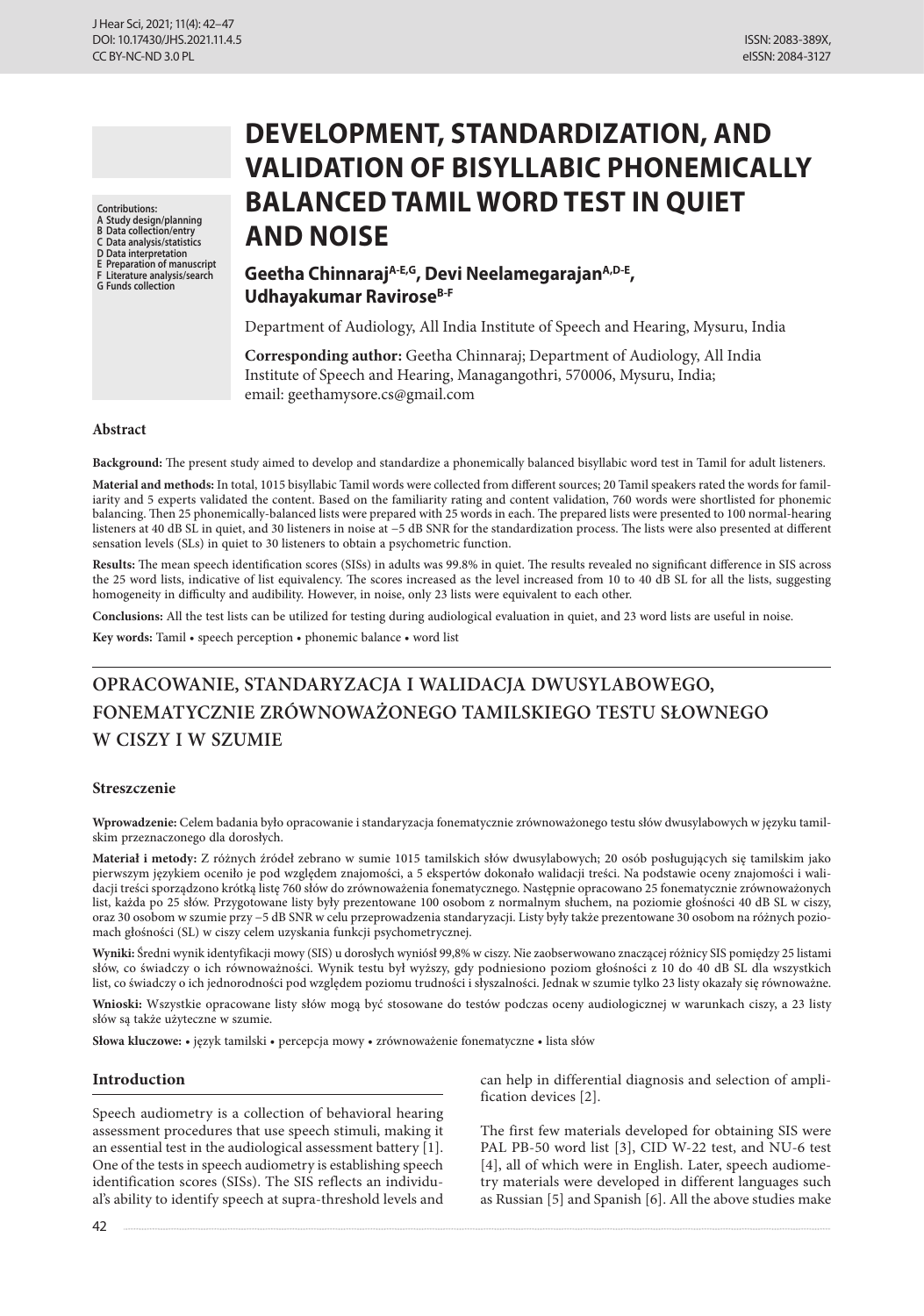use of monosyllabic words. Although monosyllabic words form common test materials, the test can involve bisyllables and trisyllables, depending on the linguistic structure of the language [7].

India is a multicultural and multilingual country with a diverse population. Therefore, it is not feasible to have a single standard test for all the languages of the country. The researchers have recognized the need to develop test materials in several Indian languages. Tamil is a common language in Tamil Nadu and Puducherry, and is the fifth most spoken language in India. The first speech audiometry test in Tamil was developed by Dayalan [8]. The test consists of Tamil phonemically balanced (PB) and spondee word lists for adult listeners. Although this test is most commonly used, the material has not been validated on individuals with hearing impairment. Moreover, Dayalan [8] utilized monosyllables for constructing the word lists. The number of familiar monosyllabic words with consonant endings is low in Tamil. In addition, some of the words in the lists are not in everyday use and hence unfamiliar to listeners (e.g. /pi:r/, /su:l/, /sa:r/, /ja:n/, /ʋa:r/) and thus will affect the accuracy of the test [9]. The word lists also contain some borrowed words (e.g. /bus, /ha:l/, / tin/) and colloquial words (e.g. /pe:i/, /de:i/).

To overcome a few shortcomings of the word list created by Dayalan [8], Kapur [10] developed a list of disyllabic words and Mahima [11] developed PB bisyllabic word lists. The test consists of four lists of phonemically balanced word lists in CVCV combination in Tamil and randomized these lists to make 8 lists. However, randomizing the lists without considering homogeneity of audibility reduces the validity. Apart from the lists mentioned above in Tamil, for adult listeners, a high-frequency speech identification test has also been developed [12].

The available tests in Tamil have only a few sets of word lists. Several applications of speech identification assessment mandate the use of many word lists. For example, during routine hearing aid fitting, to avoid practice effect two or more hearing aid models with different settings need to be assessed using separate word lists in each condition. Similarly, research studies with many variables and test conditions also require multiple word lists. For example, Geetha [13] required 24 different conditions for both ears. Hence, the present study aimed to develop 25 equivalent and homogenous bisyllablic word lists for adult listeners in quiet. Monosyllables are the minimum meaningful unit of a language and are non-redundant, but Tamil is both a vowel and consonant ending language and mono-syllabic words with vowel ending are sparse in Tamil. Therefore this study used bisyllabic words. The study also aimed to validate the developed lists in the presence of noise, as list equivalency is not the same in noise as in quiet [14].

## **Method**

## **Phase I: Development of phonemically balanced word lists in Tamil**

# *Collection of words*

Initially, a pool of 1015 bisyllabic words were collected. These words were collected from various sources including newspapers, magazines, textbooks, novels, storybooks, and a dictionary. Proper nouns or words with cultural differences were not included.

## *Familiarity rating*

The collected pool of words underwent familiarity rating by 20 native Tamil speakers from different socio-economic statuses and education levels. The words were rated using a 5-point rating scale: 5, Most familiar (words are well known and often used in conversation); 4, Moderately familiar; 3, Somewhat familiar; 2, Slightly familiar; and 1, Unknown (words never heard). A total of 930 words with average ratings of 3 to 5 were considered for the next step.

#### *Content validation*

Content validation of the selected words was carried out using the scale developed by Shi et al. [15] by five experts working in the field. The experts checked if those words met the criteria regarding absence of emotional, cultural, or religious overlay. At the end of this process, 170 were considered unsuitable and hence excluded. This left a total of 760 words for preparing word lists.

## *Preparation of phonemically balanced words*

Out of the 760 words, 625 words were utilised to construct 25 lists of 25 words each. The completed word lists were phonemically balanced to match the frequency of occurrence of phonemes in Tamil. The phonemic balancing was performed based on the data on frequency of occurrence of phonemes in Tamil [16].

#### *Recording*

The constructed word lists were recorded in an acoustically treated room using a personal laptop loaded with Adobe Audition version 3.0 software connected to a condenser microphone. Seven Tamil speakers spoke a sample of 50 words. The recorded sample words were presented to five experts in audiology and five Tamil speakers. They rated the recorded words in terms of naturalness, clarity, pronunciation, and pleasantness on a 4-point rating scale with 0 being poor and 3 the best. A female speaker with the maximum rating was chosen for the final word list recording. The recorded waveforms were digitized with a 16-bit A/D converter at a sampling rate of 44.1 kHz. Each recorded word was normalized to 0 dB using Adobe Audition to give the same RMS power. A calibration tone of 1000 Hz was generated, normalized to 0 dB, and added at the beginning of each word list.

#### *Preparation of word lists in noise*

To standardize the word lists in noise, a pilot study was done to find out the SNR at which 50% scores could be obtained. For the pilot study, the recorded word lists were mixed with speech spectrum noise at  $-7, -5, -3, 0$  and  $+3$  dB SNR using a Matlab (version 7.8.0.347) code. The prepared stimuli were presented to 25 individuals (5 listeners for each SNR), and the SNR at which 50% scores were obtained was traced. SNR representing 50% of the scores was obtained at −5 dB SNR level. Hence in the second phase, the word lists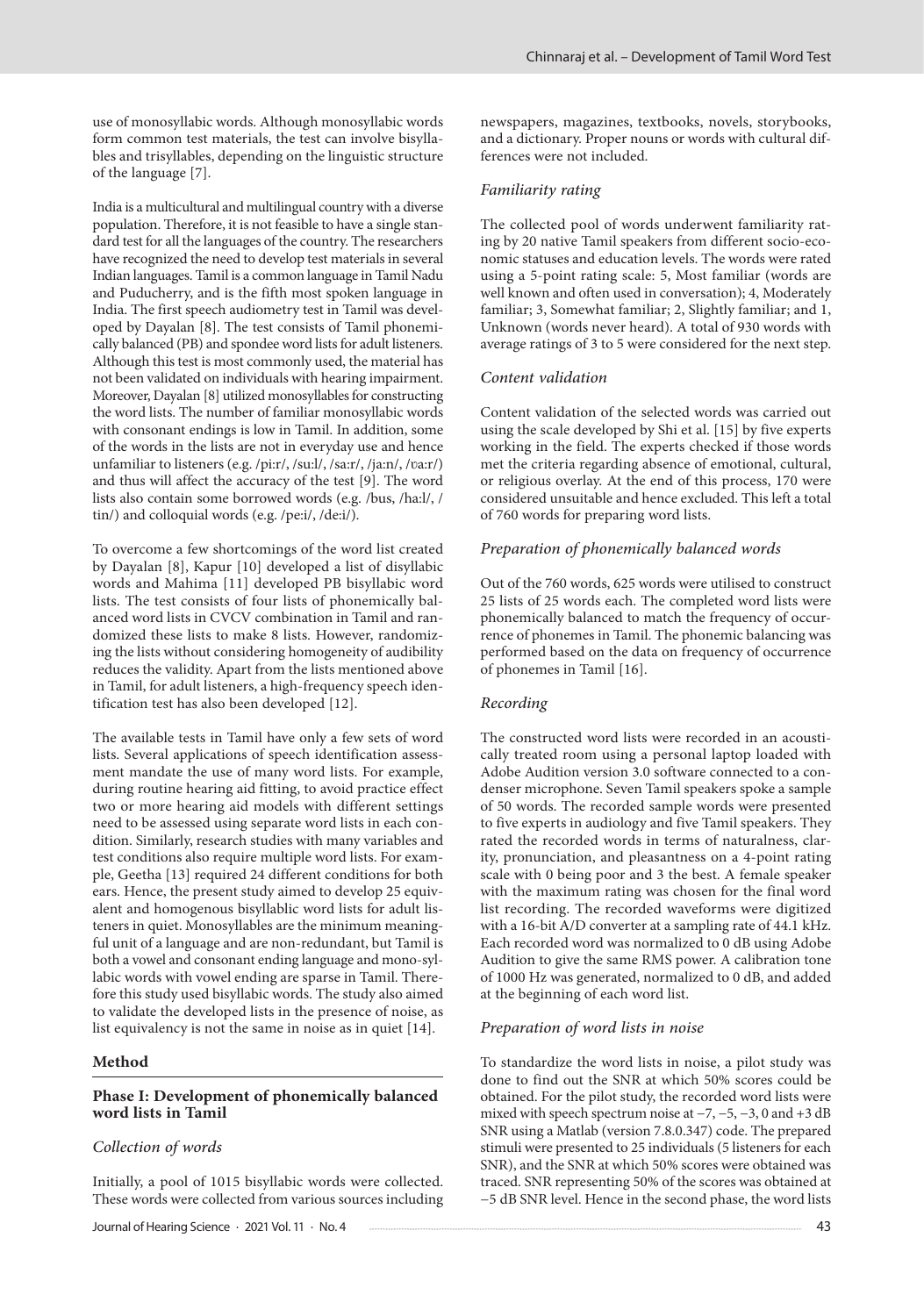were presented at −5 dB SNR to validate in the presence of noise. The noise was generated by extracting the longterm averaged speech spectrum (LTASS) of all the words using a Matlab code generated by Nike [17].

# **Phase II: Standardization of word lists**

# *Participants*

The recorded word lists were presented in quiet on 100 normal-hearing individuals who were native Tamil speakers aged 18 to 50 years (mean =  $29.5$ ; SD =  $8.2$ ), after a routine audiological evaluation. A calibrated dual-channel audiometer was utilized for routine audiological evaluation. All the participants had hearing thresholds within 15 dB in both ears and had normal middle ears.

# *Administration of developed word lists*

In total, 100 participants listened to 25 lists in quiet at 40 dB SL (ref: PTA). The words were routed through the calibrated audiometer and delivered through Senheisser HDA-200 headphones. The participants repeated each word and every correct response was given a score of 1 or a score of 0 was given for incorrect responses or failure to repeat the words. To obtain a psychometric function across intensity levels (PI–PB), the word lists were presented at 0, 10, 20, and 30 dB SL to a group of 30 (out of the 100) normal-hearing individuals. The order of presentation of word lists was randomized to avoid an order effect. The word list was presented at 0 dB SL and then at 10 dB SL in the first session, and then testing was done again at 20 and 30 dB SL after a break of 5 days to avoid practice effect. To assess test–retest reliability, 10% of the participants were tested again with all the 25 word lists. Another 30 individuals selected randomly from the first group of 100 listened to the word lists at −5 dB SNR to standardize the test in noise.

#### *Analysis*

The data were tabulated and analysed in Statistical Package for the Social Sciences (SPSS) v. 21. A Shapiro–Wilks test of normality revealed that the data were not normally distributed. Hence, non-parametric statistics (Friedman test) was carried out. Cronbach's alpha measures were used to assess the homogeneity and the intra-class correlation coefficient. Cronbach's alpha measures were also used to assess test–retest reliability.

#### **Results**

# **Standardization of the developed word lists and assessing consistency**

For standardization of the 25 developed word lists, the SIS was obtained at 40 dB SL (re: hearing threshold) on 100 normal-hearing individuals. The number of correctly identified words (hereafter referred to as SIS) for each list was calculated. The mean and SD of the SIS at 40 dB SL are given in Table 1.

The grand mean average across the lists was 99.77%. It can be seen in Table 1 that the mean number of correctly **Table 1.** Mean and SD of speech identification scores for 25 lists at 40 dB SL obtained on individuals with normal hearing sensitivity

| Lists           | <b>Mean</b> | <b>SD</b> |
|-----------------|-------------|-----------|
| L1              | 24.96       | 0.19      |
| L2              | 24.93       | 0.25      |
| L <sub>3</sub>  | 24.96       | 0.19      |
| L4              | 24.95       | 0.19      |
| L <sub>5</sub>  | 24.98       | 0.14      |
| L6              | 24.98       | 0.14      |
| L7              | 24.95       | 0.26      |
| L8              | 24.97       | 0.17      |
| L9              | 24.98       | 0.14      |
| L <sub>10</sub> | 24.94       | 0.23      |
| L11             | 24.97       | 0.17      |
| L12             | 24.97       | 0.17      |
| L <sub>13</sub> | 24.99       | 0.10      |
| L <sub>14</sub> | 24.95       | 0.26      |
| L <sub>15</sub> | 24.98       | 0.14      |
| L <sub>16</sub> | 24.96       | 0.19      |
| L17             | 24.96       | 0.19      |
| L <sub>18</sub> | 24.94       | 0.23      |
| L <sub>19</sub> | 24.96       | 0.19      |
| L <sub>20</sub> | 24.94       | 0.23      |
| L21             | 24.98       | 0.14      |
| L22             | 24.94       | 0.23      |
| L23             | 24.99       | 0.10      |
| L24             | 24.99       | 0.10      |
| L25             | 24.99       | 0.10      |

*Note:* Maximum possible score = 25; L = List

repeated words ranged between 24.93 to 24.99. A Friedman test was carried out to see whether there was a significant difference in the SIS across 25 words lists. The results revealed no significant difference ( $\chi^2$  = 28.527, *p* > 0.05) across the 25 word lists, indicating list equivalency.

Then 10 out of 100 individuals were tested again with all the word lists to assess the test–retest reliability. The data were statistically compared using Cronbach's alpha to check reliability. Cronbach's alpha of 0.86 was obtained, which denotes that the developed lists have high testretest reliability.

## *Assessment of PI–PB function*

A psychometric function was drawn using a PI–PB test to assess homogeneity in terms of difficulty level across different lists on 30 individuals at 0, 10, 20, 30, and 40 dB SL (Figure 1). Figure 1 shows a gradual increase in SIS with increase in intensity, with a poor score of 0 to 4% at 0 dB SL and 100% scores above 30 dB SL. The same trend was followed by all the lists.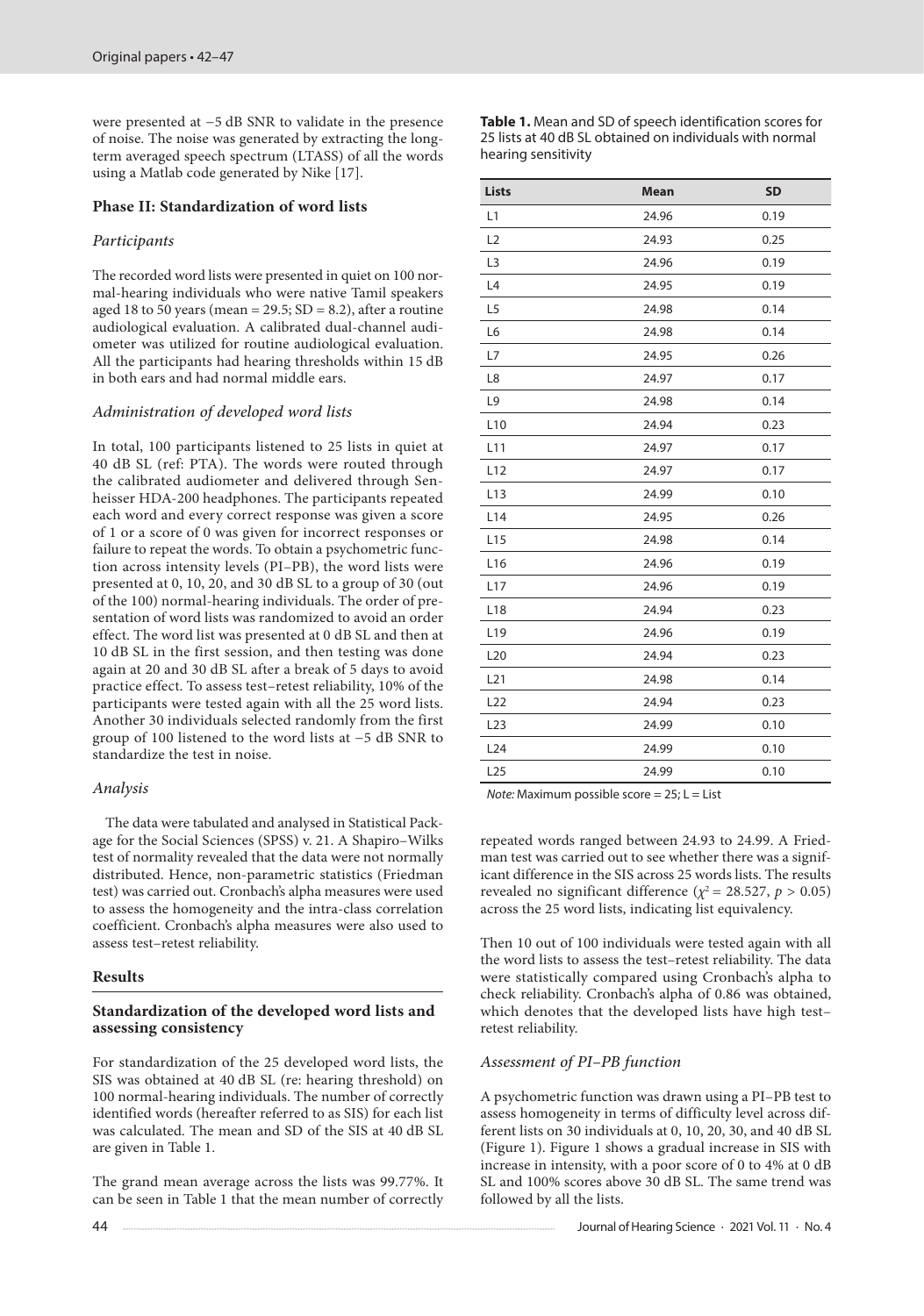

**Figure 1.** Psychometric functions for the 25 word lists

Homogeneity of audibility was also measured using Cronbach's alpha test. McGraw and Wong [18] reported that the measure of Cronbachs alpha value using intra-class coefficient at the 50% and 100% performance level provide information on the homogeneity of the word lists in terms of audibility. In the present study, 50% score was obtained at 10 dB SL and a ceiling was observed at 40 dB SL. Hence, the SIS at these two levels was employed for homogeneity assessment using Cronbach's alpha. The results revealed that all the word lists were in strong agreement in terms of audibility at 10 dB SL ( $\alpha$  = 0.984) and at 40 dB SL ( $\alpha$  = 0.987).

#### *Validation of the word test in noise*

The mean and standard deviation of SIS obtained in noise is given in Figure 2. A Friedman test was done to compare SIS across different word lists. Results revealed a significant difference in performance across the lists  $[\chi^2(24) = 39.338, p < 0.05]$ .

The results of the pair-wise comparison using Wilcoxon signed-rank test revealed that lists 14 and 25 had significantly different scores from many other lists (given in Table 2) whereas list 20 was significantly different from one list. Lists 5 and 19 were significantly different from two other lists, and list 8 was significantly different from three other lists. However, the analysis of the effect size  $(\eta_p^2)$ revealed that  $\eta_p^2$  varied between 0.36 to 0.43 for lists 5, 8, 19, and 20, which represents only a small effect size. Hence, lists 5, 8, and 19 can be considered equivalent.

# **Discussion**

The present study aimed to develop 25 PB word lists in Tamil and standardize them in normal-hearing individuals. Results showed that the overall mean combining all the 25 word lists was 99.8%. These scores are comparable with that obtained for word lists developed by Manjula et al. [19] and Mahima [11], who reported a mean score of 98% for Kannada PB word lists and PB words lists developed in Tamil, respectively. Ullrich and Grimm [20] administered NU-6 word lists in normal-hearing individuals and reported a score of 99.7%. Beattic et al. [21] obtained a score of approximately 95% at 32 dB SL using CID W-22 and NU-6 test materials. The reason for such high scores at MCL in normal-hearing individuals is the intact auditory system and attention. Hence, above the most comfortable listening level, almost all normal-hearing individuals achieve a 100% score [22].

It is very important that consistency assessment is done, as it guarantees that the SIS is comparable irrespective of the list used. In the current study, the mean SIS across the lists was statistically comparable and hence they can be used interchangeably across different test conditions.



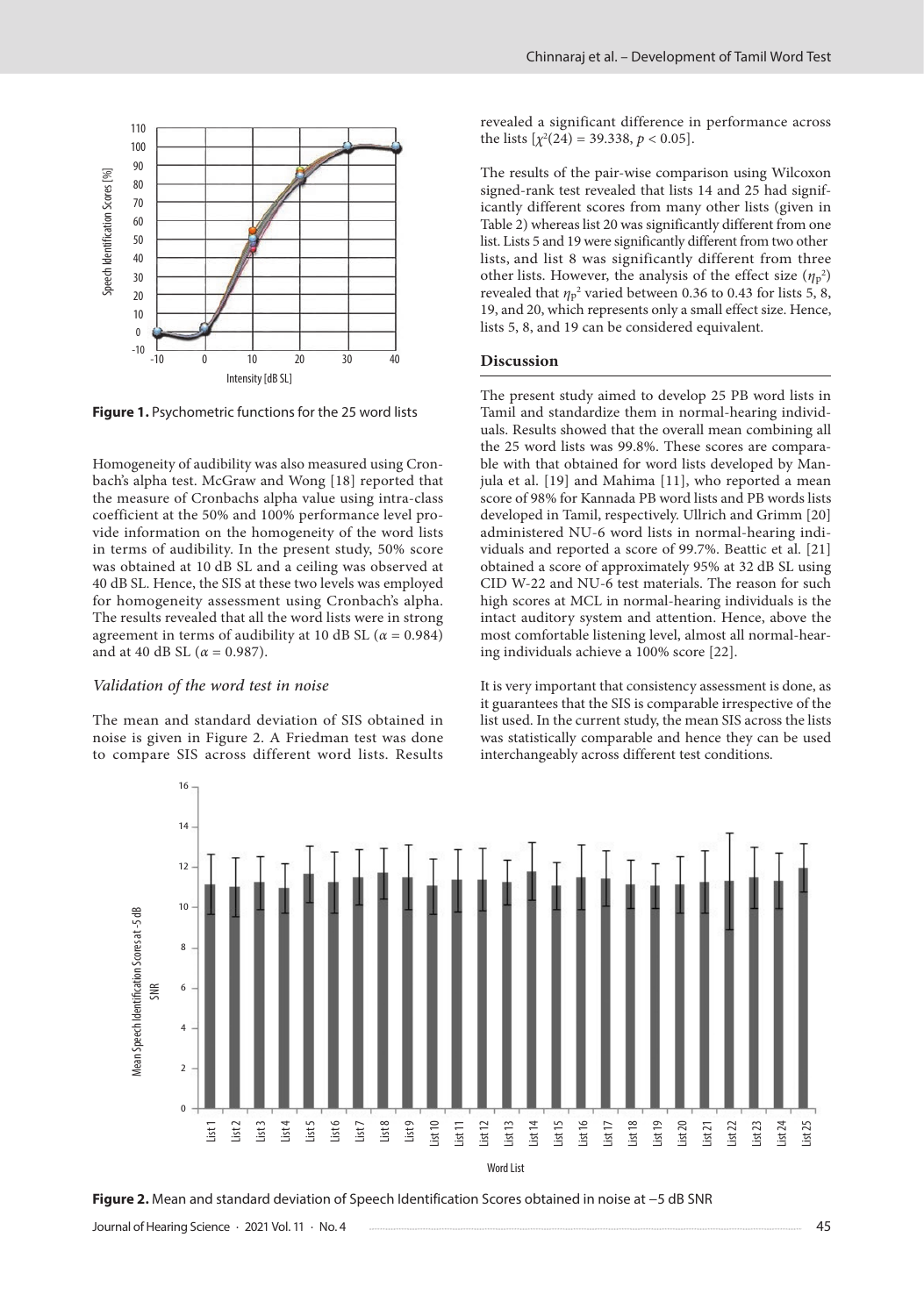| <b>Lists A</b>  | Lists<br>В      | Z-value  | <b>Value of</b><br>significance (p) | effect size<br>$(\eta_p^2)$ |
|-----------------|-----------------|----------|-------------------------------------|-----------------------------|
| L <sub>14</sub> | L1              | $-2.122$ | $0.034*$                            | 0.38                        |
|                 | L2              | $-3.192$ | $0.001**$                           | 0.57                        |
|                 | L3              | $-2.477$ | $0.013*$                            | 0.45                        |
|                 | L4              | $-3.237$ | $0.001**$                           | 0.58                        |
|                 | L10             | $-2.237$ | $0.025*$                            | 0.40                        |
|                 | L13             | -2.399   | $0.016*$                            | 0.43                        |
|                 | L15             | $-2.328$ | $0.020*$                            | 0.42                        |
|                 | L18             | $-2.604$ | $0.009**$                           | 0.47                        |
|                 | L19             | $-2.755$ | $0.006**$                           | 0.50                        |
|                 | L <sub>20</sub> | $-2.355$ | $0.019*$                            | 0.42                        |
|                 | L21             | -2.336   | $0.019*$                            | 0.42                        |
| L5              | L <sub>2</sub>  | –1.986   | $0.047*$                            | 0.36                        |
|                 | L4              | $-2.179$ | $0.029*$                            | 0.39                        |
| L8              | L <sub>2</sub>  | $-2.413$ | $0.016*$                            | 0.43                        |
|                 | L4              | $-2.381$ | $0.017*$                            | 0.43                        |
|                 | L19             | $-2.372$ | $0.018*$                            | 0.43                        |
| L <sub>19</sub> | L7              | $-2.015$ | $0.044*$                            | 0.36                        |
|                 | L22             | $-2.077$ | $0.038*$                            | 0.37                        |
| L <sub>20</sub> | L <sub>16</sub> | $-2.128$ | $0.033*$                            | 0.38                        |
| L25             | L1              | $-2.518$ | $0.012*$                            | 0.45                        |
|                 | L <sub>2</sub>  | $-3.054$ | $0.002**$                           | 0.55                        |
|                 | L3              | $-2.647$ | $0.008**$                           | 0.48                        |
|                 | L4              | $-3.034$ | $0.002**$                           | 0.55                        |
|                 | L6              | $-2.524$ | $0.012*$                            | 0.45                        |
|                 | L10             | -2.926   | $0.003**$                           | 0.53                        |
|                 | L11             | $-2.352$ | $0.019*$                            | 0.42                        |
|                 | L12             | $-1.998$ | $0.046*$                            | 0.36                        |
|                 | L13             | $-2.254$ | $0.024*$                            | 0.41                        |
|                 | L15             | –3.283   | $0.001**$                           | 0.59                        |
|                 | L17             | $-2.231$ | $0.026*$                            | 0.40                        |
|                 | L18             | -2.636   | $0.008**$                           | 0.47                        |
|                 | L19             | $-3.010$ | $0.003**$                           | 0.54                        |
|                 | L <sub>20</sub> | $-2.775$ | $0.006**$                           | 0.50                        |
|                 | L21             | $-2.263$ | $0.024*$                            | 0.41                        |
|                 | L <sub>24</sub> | $-2.149$ | $0.032*$                            | 0.39                        |

**Table 2.** Bonferroni pair-wise comparison across 25 PB word lists in noise

Note: \**p* < 0.05; \*\**p* < 0.01; only the significant pair-wise comparisons are shown;  $L = List$ 

# **References**

- 1. Martin FN, Clark JG. Introduction to Audiology. 13th ed. Pearson: 2019.
- 2. Lawson GD, Peterson ME. Speech Audiometry. San Diego: Plural Publishing; 2011.
- 3. Egan JP. Articulation testing methods. Laryngoscope, 1948; 58: 955–91. https://doi.org/0.1288/00005537-194809000-00002

A psychometric equivalency of the lists was also assessed across different intensities. The sigmoid curves were coincident for all the lists, suggesting homogeneity of the word lists. At 10 dB SL, the score was 50.56%. With increase in intensity, the scores improved and reached a ceiling above 30 dB SL. Manjula et al. [19] and Mahima [11] also obtained approximately 50% scores at 10 dB SL and observed a plateau after 30 dB SL.

Even though the PI–PB function curve acts as a measure to assess the list equivalency of a developed test list, assessment of homogeneity in terms of audibility will strengthen the consistency of the developed word lists [7]. Hence, in the present study the homogeneity of audibility was ensured statistically using Cronbach's alpha measures. Alisaputri [7] measured SIS at two dial settings (15 dB and 40 dB SL) in the Malay language. The homogeneity of audibility of Malay PB word lists was assessed using Cronbach's alpha, and the results revealed a high alpha value of 0.81. The results of the study current study are in agreement with that of Alisaputri [7].

Many audiological applications, including hearing aid fitting and research studies, require the SIS be done in the presence of noise. Therefore, it was essential to validate the developed word test in the presence of noise. The SIS using 25 word lists in noise was obtained at −5 dB SNR on 30 normal-hearing individuals. The results revealed no significant differences for 19 lists. Although lists 5, 8, 19, and 20 were significantly different from a few other lists, there was a small effect size, and hence these lists were retained. However, lists 14 and 25 were found to have significantly different scores from many other lists, hence, these two lists cannot be used while testing in the presence of noise. After removing lists 14 and 20, the mean SIS at −5 dB SNR was 11.33 (45.3%). Manjula [19] also obtained similar results for their word lists, that is, 46.0% at −3 dB SNR. In comparison, the 50% mark is at 1 dB SNR for the lists CID W-22, NU-6, and W-1 spondaic words [23]. The performance in the current study is slightly better than that obtained by Wilson et al. [23]. The reason for this difference could be because the former study included monosyllables, which are more difficult to perceive than bisyllables.

# **Conclusions**

The 25 PB word lists developed in Tamil were found to be useful to assess SIS in quiet, and the lists are interchangeable during the course of testing, as there is homogeneity between the lists in terms of difficulty and audibility. There are 23 word lists (omitting 14 and 25) that can be used for speech audiometry tests in the presence of noise.

- 4. Tillman TW, Carhart R. An Expanded Test for Speech Discrimination Utilizing CNC Monosyllabic Words: Northwestern University Auditory Test No. 6. Northwestern Univ, Evanston IL Auditory Research Lab; 1966.
- 5. Aleksandrovsky IV, McCullough JK, Wilson RH. Development of suprathreshold word recognition test for Russian-speaking patients. J Am Acad Audiol, 1998; 9: 417–25.